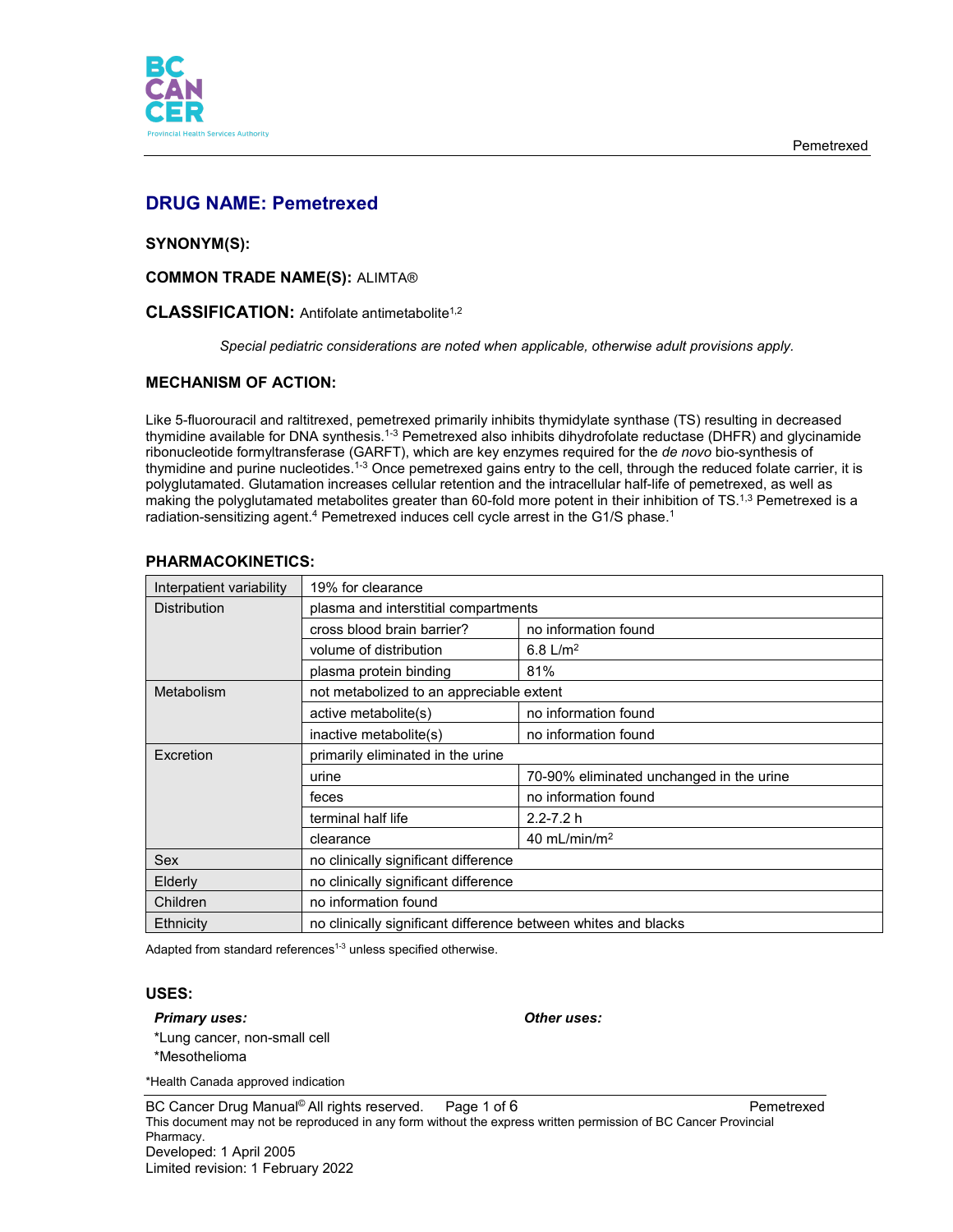

# **SPECIAL PRECAUTIONS:**

#### *Caution:*

• routine premedication with dexamethasone plus vitamin supplementation with folic acid and vitamin B<sub>12</sub> have been shown to reduce the frequency and severity of treatment-related toxicities and should be started before commencing pemetrexed treatment<sup>5</sup>

*Carcinogenicity:* No information found.

*Mutagenicity:* Not mutagenic in Ames test or mammalian *in vitro* mutation test. Pemetrexed is clastogenic in mammalian *in vivo* chromosome test. 2

**Fertility:** Animal studies have shown a reduction in male fertility at a dose of 0.1 mg/kg/day.<sup>2</sup>

**Pregnancy:** FDA Pregnancy Category D.<sup>6</sup> There is positive evidence of human fetal risk, but the benefits from use in pregnant women may be acceptable despite the risk (e.g., if the drug is needed in a life-threatening situation or for a serious disease for which safer drugs cannot be used or are ineffective).

**Breastfeeding** is not recommended due to the potential secretion into breast milk.<sup>2</sup>

### **SIDE EFFECTS:**

The table includes adverse events that presented during drug treatment but may not necessarily have a causal relationship with the drug. Because clinical trials are conducted under very specific conditions, the adverse event rates observed may not reflect the rates observed in clinical practice. Adverse events are generally included if they were reported in more than 1% of patients in the product monograph or pivotal trials, and/or determined to be clinically important. 7,8

| <b>ORGAN SITE</b>        | <b>SIDE EFFECT</b>                                                                                     |  |  |
|--------------------------|--------------------------------------------------------------------------------------------------------|--|--|
|                          | Clinically important side effects are in <b>bold, italics</b>                                          |  |  |
| allergy/immunology       | allergic reaction/hypersensitivity (1%, severe 0%)                                                     |  |  |
| blood/bone marrow/       | anemia $(19\% , \text{ severe } 4\%)$                                                                  |  |  |
| febrile neutropenia      | <b>febrile neutropenia</b> (severe 2%)                                                                 |  |  |
|                          | leucopenia (12%, severe 4%)                                                                            |  |  |
|                          | neutropenia (11%, severe 5%)                                                                           |  |  |
|                          | thrombocytopenia (8%, severe 2%)                                                                       |  |  |
| cardiovascular (general) | <b>thrombosis/embolism</b> (7%, severe 6%); only reported in patients receiving<br>combination therapy |  |  |
| constitutional symptoms  | <i>fatigue</i> $(34\%, \text{ severe } 5\%)$                                                           |  |  |
|                          | fever $(8\%$ , severe $0\%)$                                                                           |  |  |
| dermatology/skin         | extravasation hazard: none <sup>9</sup>                                                                |  |  |
|                          | alopecia (6%, severe $\leq 1\%$ )                                                                      |  |  |
|                          | bullous epidermolysis <sup>5</sup> $($                                                                 |  |  |
|                          | erythema multiforme (1%)                                                                               |  |  |
|                          | pruritis $(7\%$ , severe $\leq 1\%$ )                                                                  |  |  |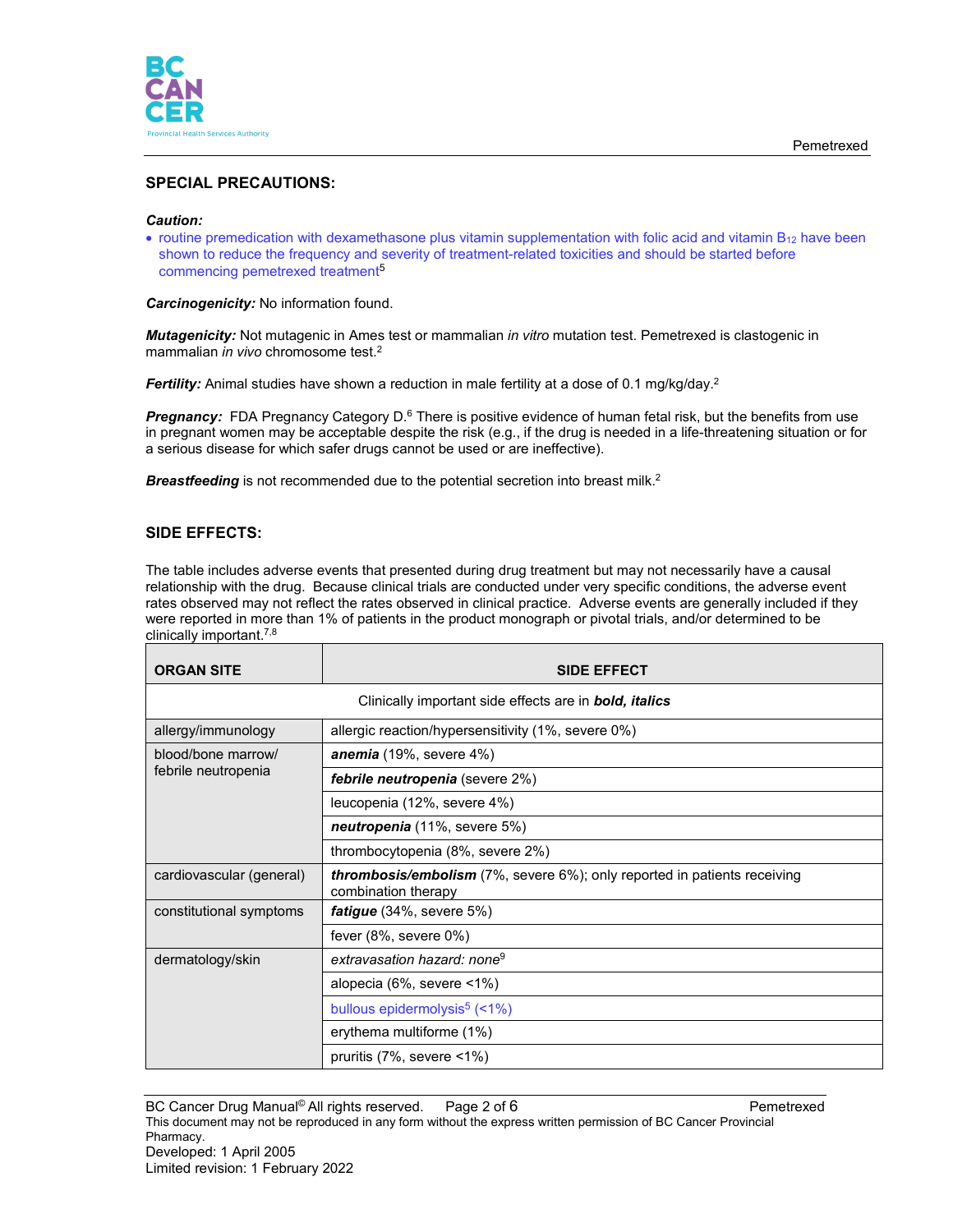

Pemetrexed

| <b>ORGAN SITE</b>    | <b>SIDE EFFECT</b>                                                                   |  |  |
|----------------------|--------------------------------------------------------------------------------------|--|--|
|                      | Clinically important side effects are in <b>bold, italics</b>                        |  |  |
|                      | rash/desquamation (14%, severe 0%); see paragraph following Side Effects table       |  |  |
|                      | Stevens-Johnson syndrome <sup>5</sup> (<1%); fatalities have been reported           |  |  |
|                      | Toxic epidermal necrolysis <sup>5</sup> (<1%); fatalities have been reported         |  |  |
| gastrointestinal     | emetogenic potential: low <sup>10</sup>                                              |  |  |
|                      | anorexia (22%, severe 2%)                                                            |  |  |
|                      | constipation (6%, severe 0%)                                                         |  |  |
|                      | diarrhea (13%, severe <1%)                                                           |  |  |
|                      | nausea (31%, severe 3%)                                                              |  |  |
|                      | stomatitis/pharyngitis (15%, severe 1%)                                              |  |  |
|                      | vomiting (16%, severe 2%)                                                            |  |  |
| infection            | infection without neutropenia (2%, severe <1%)                                       |  |  |
| metabolic/laboratory | ALT elevation (8%, severe 2%)                                                        |  |  |
|                      | AST elevation (7%, severe 1%)                                                        |  |  |
|                      | decreased creatinine clearance (2%, severe <1%)                                      |  |  |
|                      | increased serum creatinine (2%, severe 0%)                                           |  |  |
| neurology            | motor neuropathy (3%, severe <1%)                                                    |  |  |
|                      | sensory neuropathy (5%, severe 0%)                                                   |  |  |
| pain                 | abdominal pain (3%, severe 0%)                                                       |  |  |
|                      | chest pain (40%, severe 9%); only reported in patients receiving combination therapy |  |  |

Adapted from standard reference<sup>11</sup> unless specified otherwise.

*Skin rash* has been reported in patients not pre-treated with corticosteroids. Pretreatment with dexamethasone (or equivalent) has been shown to reduce both the incidence and severity of cutaneous reactions. In clinical trials, dexamethasone premedication was given orally as 4 mg twice daily the day before, the day of, and the day after pemetrexed administration.5,12 Alternate premedication dosing regimens may sometimes be used when pemetrexed is given in combination with other systemic therapy where dexamethasone is also given as an antiemetic pre and post treatment. 13-16 Refer to protocol by which patient is being treated for dexamethasone premedication regimen.

Overall *treatment-related toxicity* is significantly reduced by *folic acid and vitamin B12 supplementation*, including the frequency and severity of grade 3 and 4 hematologic and non-hematologic toxicities*.* 3,5,12 Low-dose oral folic acid is required daily during treatment with pemetrexed, beginning at least 5-7 days prior to the first dose of pemetrexed, and continuing through the full course of treatment, until 21 days after the last dose of pemetrexed. Suggested folic acid doses range from 350-1000 micrograms daily, with 400 micrograms daily being the most commonly used dose. Vitamin  $B_{12}$  supplementation is to be provided as a 1000 microgram intramuscular injection, with the first injection administered at least 7 days prior to the first dose of pemetrexed, and then repeated every 9 weeks (i.e., every 3 cycles) through the full course of treatment, until 21 days after the last dose of pemetrexed.<sup>5</sup> The oral formulation of vitamin B<sub>12</sub> should not be substituted for the intramuscular injection.<sup>5,17</sup> Refer to protocol by which patient is being treated.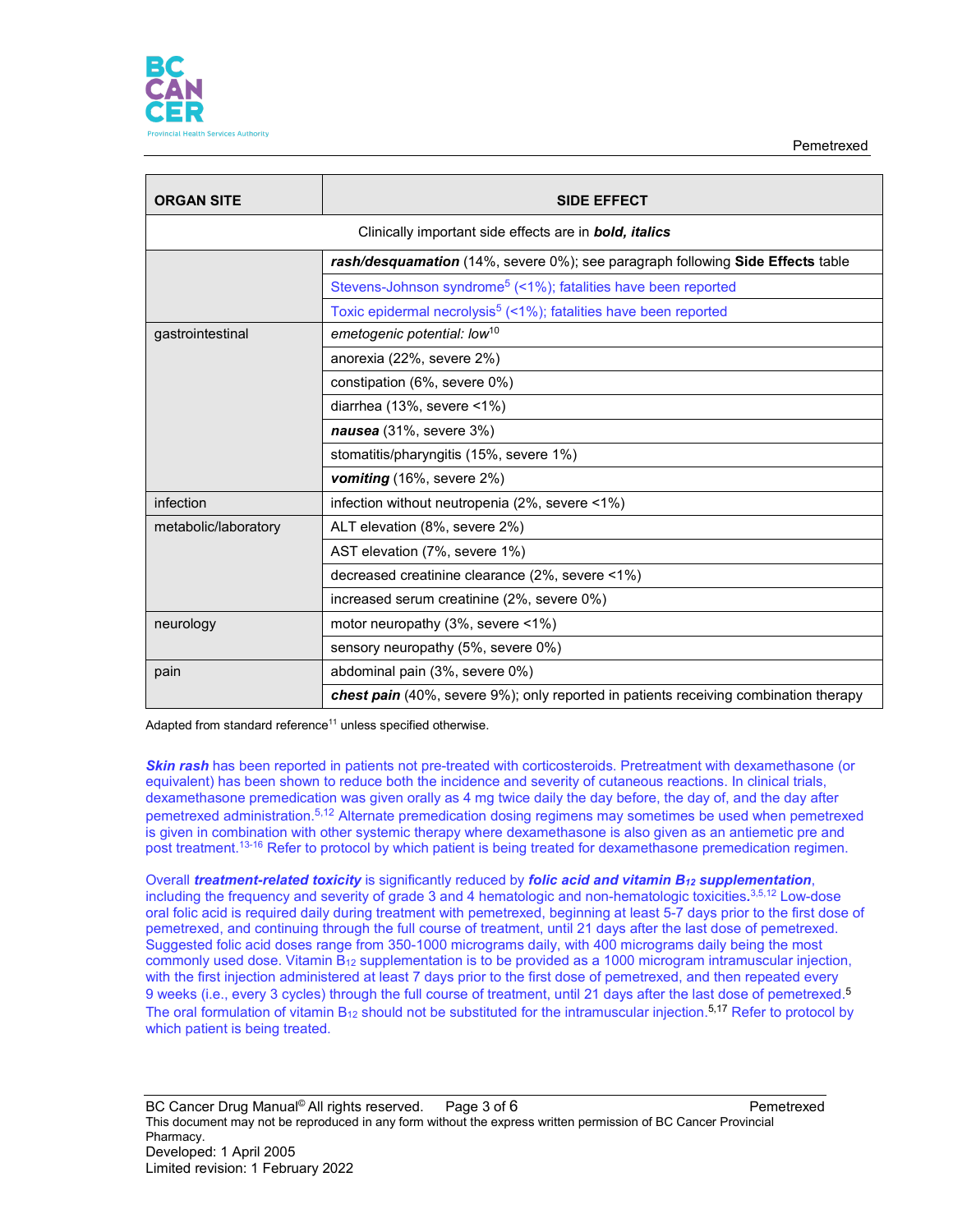

Pemetrexed

# **INTERACTIONS:**

| <b>AGENT</b>                                                                                                | <b>EFFECT</b>                                            | <b>MECHANISM</b>                 | <b>MANAGEMENT</b>                                                                                                                                                                                                                      |
|-------------------------------------------------------------------------------------------------------------|----------------------------------------------------------|----------------------------------|----------------------------------------------------------------------------------------------------------------------------------------------------------------------------------------------------------------------------------------|
| ibuprofen and NSAIDs<br>with short half-lives (e.g.,<br>diclofenac, indomethacin,<br>ketoprofen, ketorolac) | may increase pemetrexed<br>levels                        | decrease pemetrexed<br>clearance | avoid ibuprofen, and<br>NSAIDs with short half-<br>lives in patients with mild<br>to moderate renal<br>insufficiency, at least 2<br>days before, the day of,<br>and at least 2 days after<br>pemetrexed                                |
| nephrotoxic drugs (e.g.,<br>aminoglycosides,<br>radiocontrast media.<br>sulphonamides)                      | may increase pemetrexed<br>levels                        | decrease pemetrexed<br>clearance | avoid concurrent<br>administration                                                                                                                                                                                                     |
| NSAIDs with long half-<br>lives (e.g., meloxicam,<br>nabumetone, piroxicam,<br>tenoxicam)                   | theoretically may increase<br>pemetrexed levels          | decrease pemetrexed<br>clearance | interrupt therapy for at<br>least 5 days before, the<br>day of, and at least 2 days<br>following pemetrexed; if<br>NSAID therapy cannot be<br>interrupted, monitor for<br>myelosuppression, renal,<br>and gastrointestinal<br>toxicity |
| tubularly secreted<br>substances (e.g.,<br>probenecid)                                                      | may increase pemetrexed<br>levels                        | decrease pemetrexed<br>clearance | avoid concurrent<br>administration                                                                                                                                                                                                     |
| ASA in low to moderate<br>doses $(325 \text{ mg q6h})$                                                      | does not affect the<br>pharmacokinetics of<br>pemetrexed |                                  |                                                                                                                                                                                                                                        |

Adapted from standard reference<sup>2</sup> unless specified otherwise.

Pemetrexed is not expected to have clinically significant interactions with drugs metabolized by CYP3A, CYP2D6, CYP2C9, and CYP1A2.2

### **SUPPLY AND STORAGE:**

*Injection*: Eli Lilly Canada Inc. supplies pemetrexed as 100 mg and 500 mg single-use vials of sterile lyophilized powder. Store at room temperature.18

*For basic information on the current brand used at BC Cancer, see [Chemotherapy Preparation and Stability](http://www.bccancer.bc.ca/health-professionals/clinical-resources/cancer-drug-manual)  [Chart](http://www.bccancer.bc.ca/health-professionals/clinical-resources/cancer-drug-manual) in Appendix.*

### **SOLUTION PREPARATION AND COMPATIBILITY:**

*For basic information on the current brand used at BC Cancer, see [Chemotherapy Preparation and Stability](http://www.bccancer.bc.ca/health-professionals/clinical-resources/cancer-drug-manual)  [Chart](http://www.bccancer.bc.ca/health-professionals/clinical-resources/cancer-drug-manual) in Appendix.*

#### *Additional information:*

*Compatibility:* consult detailed reference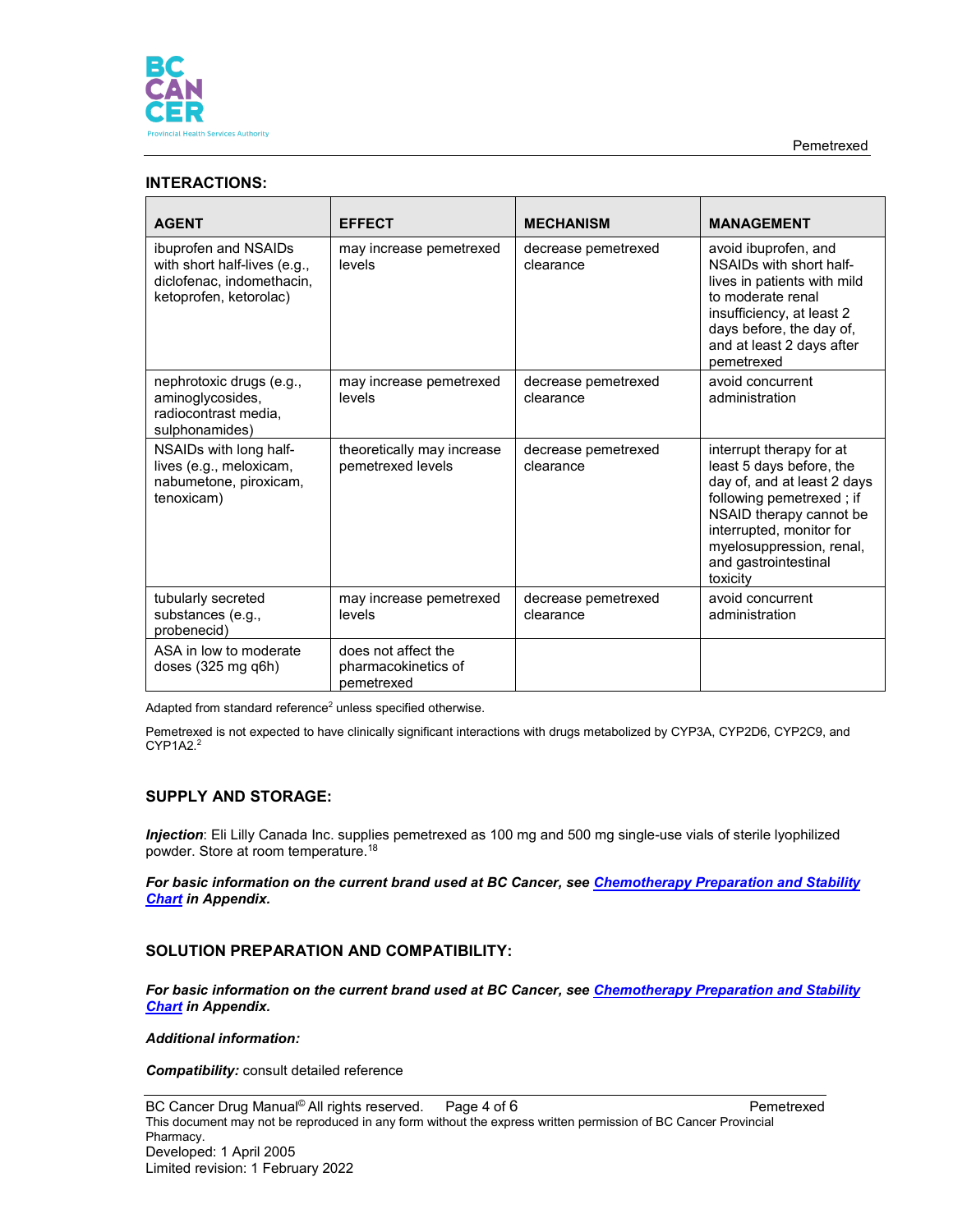

# **PARENTERAL ADMINISTRATION:**

|                       | BC Cancer administration quideline noted in <b>bold</b> , <i>italics</i>                                                                    |
|-----------------------|---------------------------------------------------------------------------------------------------------------------------------------------|
| Subcutaneous          | no information found                                                                                                                        |
| Intramuscular         | no information found                                                                                                                        |
| Direct intravenous    | no information found                                                                                                                        |
| Intermittent infusion | over 10 min; timing of cisplatin administration and<br>corresponding hydration with NS does not affect<br>pemetrexed activity <sup>19</sup> |
| Continuous infusion   | no information found                                                                                                                        |
| Intraperitoneal       | no information found                                                                                                                        |
| Intrapleural          | no information found                                                                                                                        |
| Intrathecal           | no information found                                                                                                                        |
| Intra-arterial        | no information found                                                                                                                        |
| Intravesical          | no information found                                                                                                                        |

# **DOSAGE GUIDELINES:**

Refer to protocol by which patient is being treated. Numerous dosing schedules exist and depend on disease, response and concomitant therapy. Guidelines for dosing also include consideration of absolute neutrophil count (ANC). Dosage may be reduced, delayed or discontinued in patients with bone marrow depression due to cytotoxic/radiation therapy or with other toxicities.

#### *Adults:*

|                                        |                                                                                                                                                             |                         |     | BC Cancer usual dose noted in <b>bold, italics</b>                   |  |
|----------------------------------------|-------------------------------------------------------------------------------------------------------------------------------------------------------------|-------------------------|-----|----------------------------------------------------------------------|--|
| Intravenous:                           | Cycle Length:<br>3 weeks: $2,12$                                                                                                                            | 500 mg/m <sup>2</sup> ) |     | 500 mg/m <sup>2</sup> IV for one dose on day 1 (total dose per cycle |  |
| Concurrent radiation:                  | no information found                                                                                                                                        |                         |     |                                                                      |  |
| Dosage in myelosuppression:            | modify according to protocol by which patient is being treated; if no guidelines<br>available, refer to Appendix "Dosage Modification for Myelosuppression" |                         |     |                                                                      |  |
| Dosage in renal failure <sup>2</sup> : | Creatinine clearance (mL/min)                                                                                                                               |                         |     | <b>Dose</b>                                                          |  |
|                                        | > 45                                                                                                                                                        |                         |     | 100%                                                                 |  |
|                                        | < 45                                                                                                                                                        |                         |     | delay                                                                |  |
|                                        | calculated creatinine clearance                                                                                                                             |                         | $=$ | $N^*$ x (140 - Age) x weight in kg<br>serum creatinine in micromol/L |  |
|                                        | * For males N=1.23; for females N=1.04                                                                                                                      |                         |     |                                                                      |  |
| Dosage in hepatic failure:             | no information found                                                                                                                                        |                         |     |                                                                      |  |

BC Cancer Drug Manual<sup>©</sup> All rights reserved. Page 5 of 6 Pemetrexed Pemetrexed This document may not be reproduced in any form without the express written permission of BC Cancer Provincial Pharmacy. Developed: 1 April 2005 Limited revision: 1 February 2022